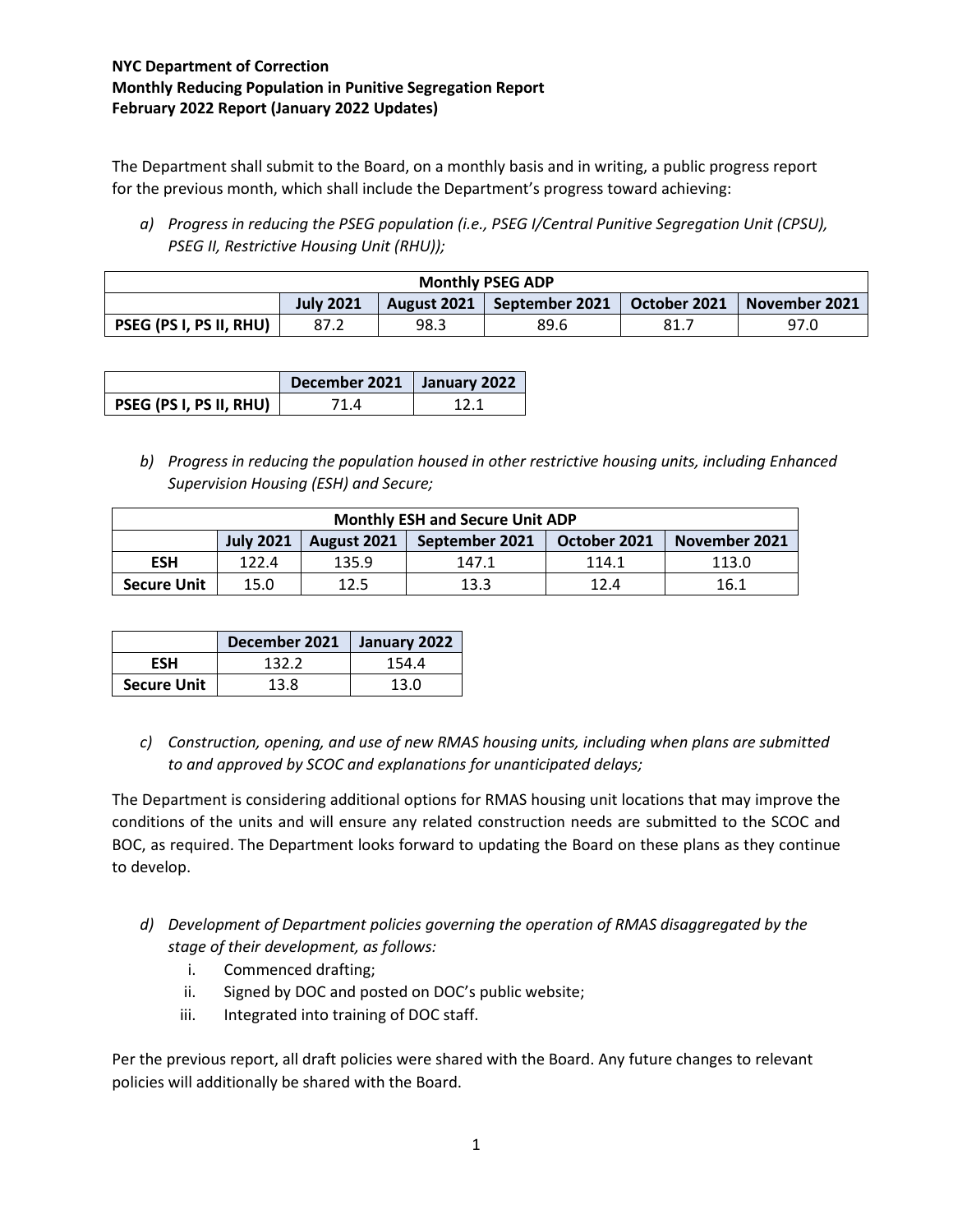## **NYC Department of Correction Monthly Reducing Population in Punitive Segregation Report February 2022 Report (January 2022 Updates)**

- *e) Implementation of training on RMAS, including:*
	- i. Status of curriculum development;
	- ii. Number of staff scheduled to be trained disaggregated by uniform and non-uniform status;
	- iii. Number of staff who have been trained, disaggregated by uniform and non-uniform status.

Per the pervious report, the Department finalized RMAS training materials and the full training curricula was shared with the Board. To date, the Department trained 81 uniform and 22 non-uniform staff. An additional 7 uniform and 7 non-uniform staff have completed partial training. Additional staff will be scheduled for training as the Department works to finalize its implementation plan.

## *f) Implementation of programming in RMAS.*

RMAS programming will be individualized and geared to address the root causes of violent behavior. The Department acknowledges the critical function of programming and meaningful engagement in maintaining safe and secure facilities. The Department is currently in the process of hiring and onboarding additional program counselors and support staff who will receive the RMAS training alongside uniform staff. The Department completed the drafting of a programming plan and sample daily engagement schedules for individuals in RMAS Levels 1 and 2. These plans are subject to change as implementation develops and were provided in the Department's Comprehensive Transition Plan submitted to the Board on August 9, 2021 as required by §6-26(b).

*g) The provision of services such as recreation, visits, and privileges in the general population which exceed the requirements of the Minimum Standards outlined in Chapter 1 of Title 40 of the Rules of the City of New York;*

All services in general population adhere to the requirements of Board Minimum Standards with alterations in accordance with public health guidance related to COVID-19. The Department continues to provide free telephone calls in excess of the Board Minimum Standards, as well as free weekly postage. The Department additionally operates commissary for individuals in custody. Video visits are additionally provided.

*h) Any deviations from the detailed timelines and benchmarks set forth in the plan required by 40 RCNY § 6-26(b);*

The Department remains committed to implementing RMAS and the entirety of the Board's rule in a detailed manner compliant with both the various constituent rule requirements and the broader spirit of the reforms. The Department firmly supports this work and continues to make substantial progress preparing for full RMAS implementation. As noted in this report and as previously communicated with the Board, the Department's current staffing emergency delayed the timely training of uniform and nonuniform staff for RMAS implementation. The Department continues to make progress implementing various other aspects of the Board's recent rulemaking, including as it pertains to de-escalation. The Department will continue to provide any updates to the implementation plan in real time and will continue to provide public updates on this progress via monthly public reporting and at monthly public Board meetings.